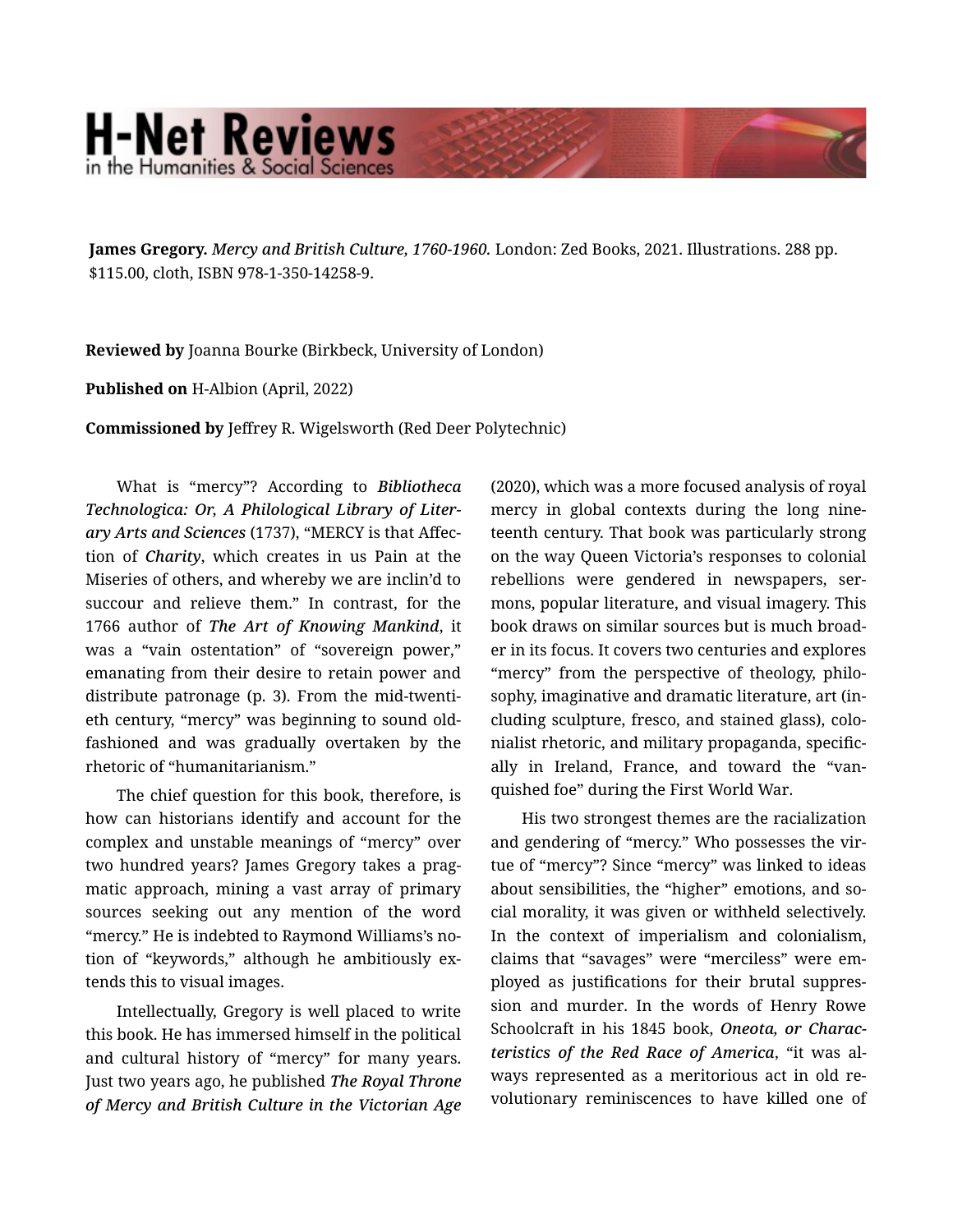them in the border wars and thus aided in ridding the land of a cruel and unnatural race in whom all feelings of pity, justice, and mercy were supposed to be obliterated" (p. 59). Indeed, British imperial‐ ists and explorers routinely contended that non-Europeans did not even have a word for "mercy." In contrast, Englishmen were exemplars of "mer‐ ciful Christians," even during their most vicious acts of invasion.

Sitting uneasily alongside this rhetoric of the merciful Englishman was the contention that "mercy" was gendered female. For the philosoph‐ er Alexander Bain, British men were "remarkable for [their] strength, superiority, majesty, and sub‐ limity" while their womenfolk personified "Hope, Virtue, Truth, Justice, Mercy, Peace" (p. 121). It was no coincidence that women were prominent founders and members of the animal welfare movements of the nineteenth century. They be‐ lieved that kindness to animals would act as a catalyst for kindness to female humans since both the happiness of nonhuman animals and human women depended on the "mercy of men." The "Band of Mercy," which was established by Cather‐ ine Smithies in 1875, preached kindness to anim‐ als in the same breath as it promoted other pro‐ gressive causes, such as vegetarianism and wo‐ men's rights. In stark contrast to racists' views about the cruelty of "savage races," these pro‐ ponents of animal welfare believed that the "brute creation" could show mercy. They published ac‐ counts of orangutans, dogs, birds, and even ants showing by their actions that they possessed a moral nature which enabled them to both *feel*  sympathy and *act* benevolently.

Central to Gregory's argument is the gradual move of "mercy" from theological and philosoph‐ ical texts to more secular and populist discourses. He has some insightful concluding words about the late twentieth century. For example, he ob‐ serves that Margaret Thatcher emphasized the "many deeds of mercy, the myriad acts of human kindness" that *individuals* were capable of, while

repudiating the need for the *state* to show mercy to its more vulnerable members (p. 152).

*Mercy and British Culture* is exhaustive in its scope. This is one of its weaknesses. Readers are bombarded with quotations from primary sources. His "keyword" approach tends toward a wearisome and scattergun repetition of the word "mercy," which occasionally led me to wonder about the broader contexts of the passages cited. Gregory also claims that he is interested in the ways "mercy" was "embodied," but it is never clear what he means by this, and there is no sug‐ gestion in these pages that he is drawing on any of the major embodiment theorists.

These are small criticisms, however. Gregory has provided his readers with an incredibly re‐ searched and powerfully argued book on what re‐ mains an elusive concept. It is a book to be savored slowly, providing a historical space to think about compassion today.